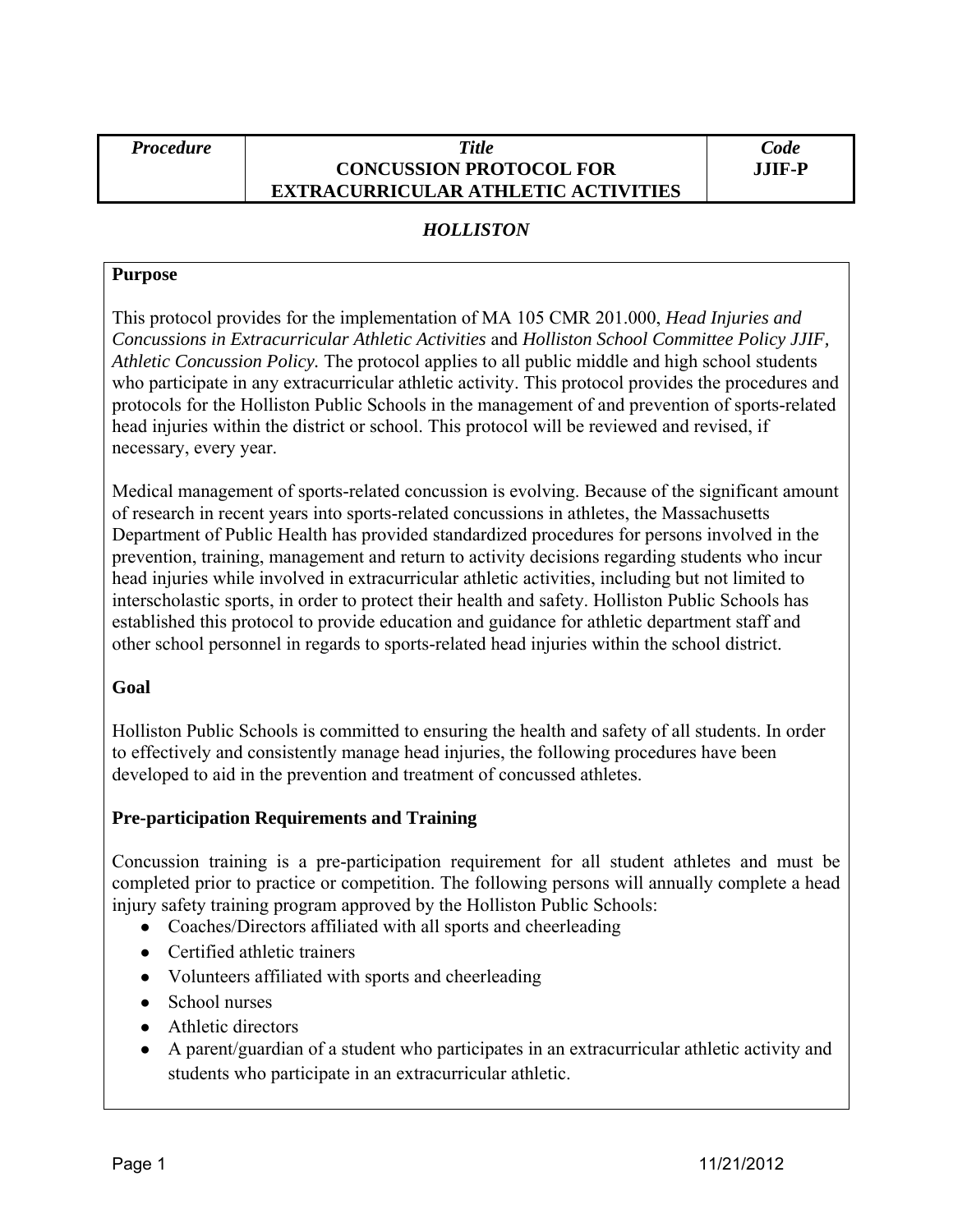This requirement for parents and students may be met by completing the online program, "*CDC Heads-Up Video Training"* (Appendix A), and providing documentation of completion on the *Athletic Registration Form* (Appendix B) and submitting to the athletic director.

The athletic director will keep all documentation for three years.

The training must be repeated every subsequent year.

Additionally, a parent/guardian of a student athlete must complete and sign the *Pre-Participation Sports Medical Questionnaire* (Appendix C) prior to each season of participation. The questionnaire will be reviewed by the school nurse and the certified athletic trainer prior to athletic participation. Annually, student athletes are also required to provide a current *Physical Exam* to the school nurses' office. No student shall be medically cleared for extracurricular athletic activities until the school nurse and/ or certified athletic trainer have reviewed both the questionnaire and physical exam.

Holliston Public Schools may use a student's history of head injury or concussion as a factor to determine whether to allow the student to participate in an extracurricular athletic activity or whether to allow such participation under specific conditions or modifications.

Additional parental requirement:

If a student athlete sustains a head injury or concussion during the season, but not while participating in an extracurricular athletic activity, the parent shall complete the *Report of Head Injury Form* (Appendix D) and submit same to the school nurse.

## **Mechanics of Injury and Concussion Overview**

A concussion is considered a complex pathophysiological process affecting the brain, induced by traumatic biomechanical forces. This can be caused by a direct blow to the head, face, neck or elsewhere on the body with an "impulsive" force transmitted to the head and typically results in the rapid onset of short-lived impairment of neurologic function that resolves spontaneously.

- A concussion is a functional injury, not structural, and may or may not include loss of consciousness (LOC).
- A concussion is not identifiable on standard imaging (CT, MRI, X-ray), but may rule out a more serious brain injury
- Because concussions are difficult to detect, student athletes must obtain medical approval before returning to athletics following a concussion

## **Signs and Symptoms of Concussion**

Below is a list of signs and symptoms that may be used by the medical professional to assist in the initial evaluation of the suspected concussed student.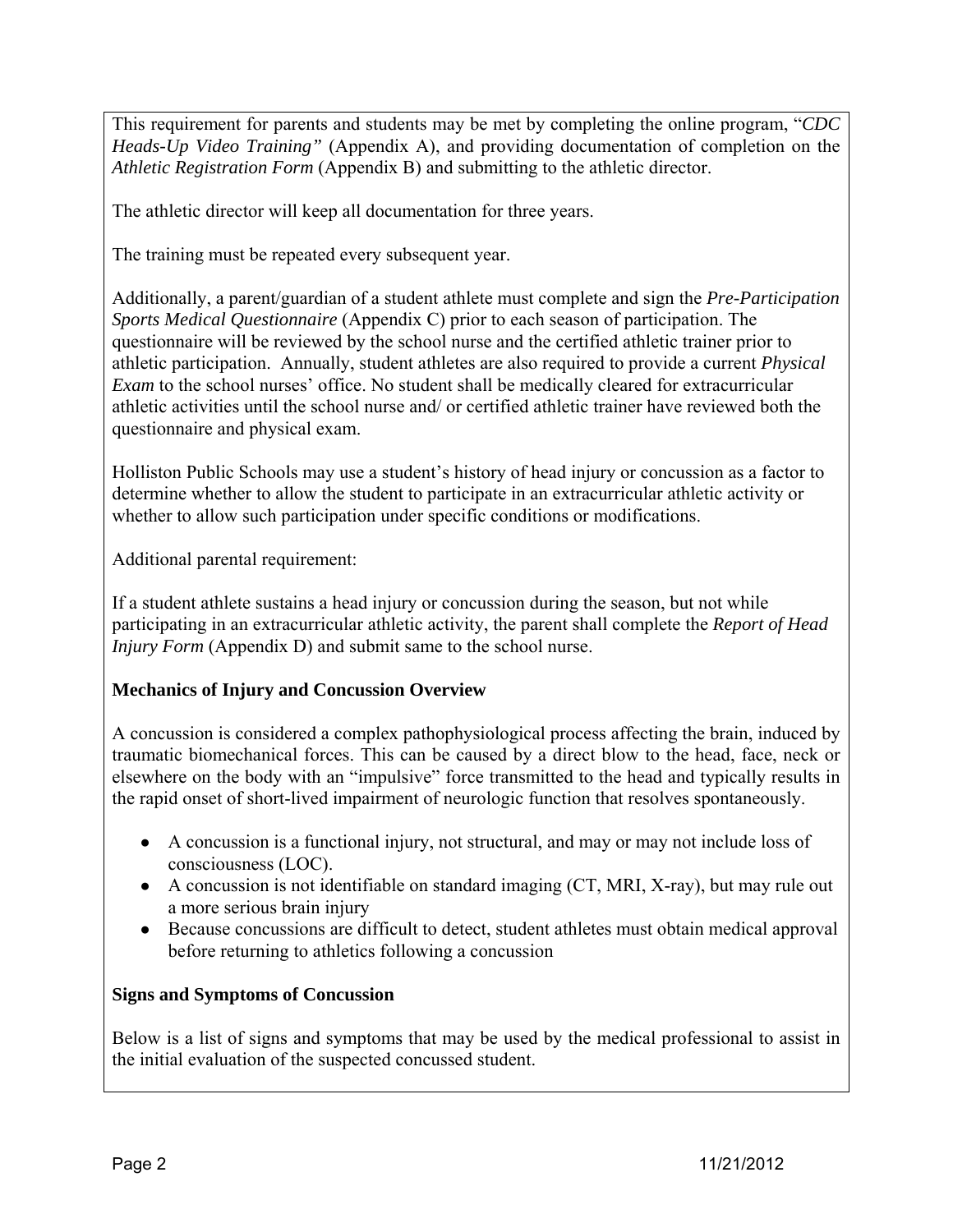| PHYSICAL                                                                                                                                      | <b>COGNITIVE</b>                                                                                                                                           | <b>EMOTIONAL</b>                                                                            | <b>SLEEP</b>                                                                           |
|-----------------------------------------------------------------------------------------------------------------------------------------------|------------------------------------------------------------------------------------------------------------------------------------------------------------|---------------------------------------------------------------------------------------------|----------------------------------------------------------------------------------------|
| Headache<br>Fatigue<br><b>Dizziness</b><br>Photophobia<br>Sensitive to Noise<br>Nausea<br>Balance problems<br><b>LOC</b><br>Vision difficulty | Difficulty remembering<br>Difficulty concentrating<br>Feeling 'slowed down'<br>Feeling 'in a fog'<br>Slowed reaction times<br>Altered attention<br>Amnesia | Behavioral changes<br>Irritability<br>Sadness<br>Overly emotional<br>Nervousness<br>Anxiety | Drowsiness<br>Trouble falling asleep<br>Sleep more than usual<br>Sleep less than usual |

Some of these symptoms will appear immediately, while others may take hours or days to develop. Because signs and symptoms vary over time, it is important to monitor the student for changes.

## **Management and Referral Guidelines**

Any student athlete, who during a practice or competition, sustains a head injury or suspected concussion, or exhibits signs and symptoms of a concussion or loses consciousness, even briefly, shall be removed from the practice or competition immediately and may not return to the practice or competition that day.

If the student athlete is suspected of having a concussion, the athletic trainer will use the *Standardized Assessment for Concussion (SAC)* to assess and document the student athlete for signs and symptoms of concussion. The athletic trainer will also report on the student athlete's signs and symptoms by using a *Concussion Signs and Symptoms Checklist* (Appendix G). Finally, the athletic trainer will complete a *Head Injury Report*. The *Head Injury Report* will be given to the school nurse who will, in turn, notify the Athletic Director and guidance office. The school nurse should also maintain documentation of the *Head Injury Reports*.

If a medical professional is not available at the time of injury, the coach will not allow the student athlete to return to play and will activate EMS if the student experiences worsening signs and symptoms.

If the student athlete is suspected of having a concussion, but is stable, the parent/guardian will be notified and the student athlete will be closely supervised until the parent/guardian arrives. The parent/guardian will receive important information regarding signs and symptoms of deteriorating brain injury/function prompting immediate referral to a local emergency room as well as return to play requirements. The student athlete will then be sent home with a parent/guardian for monitoring. The student athlete shall not return to practice or competition unless and until the student provides appropriate medical clearance.

If the athletic trainer is not present at the time of the incident, the coach will complete the *Head Injury Report* and notify the athletic trainer.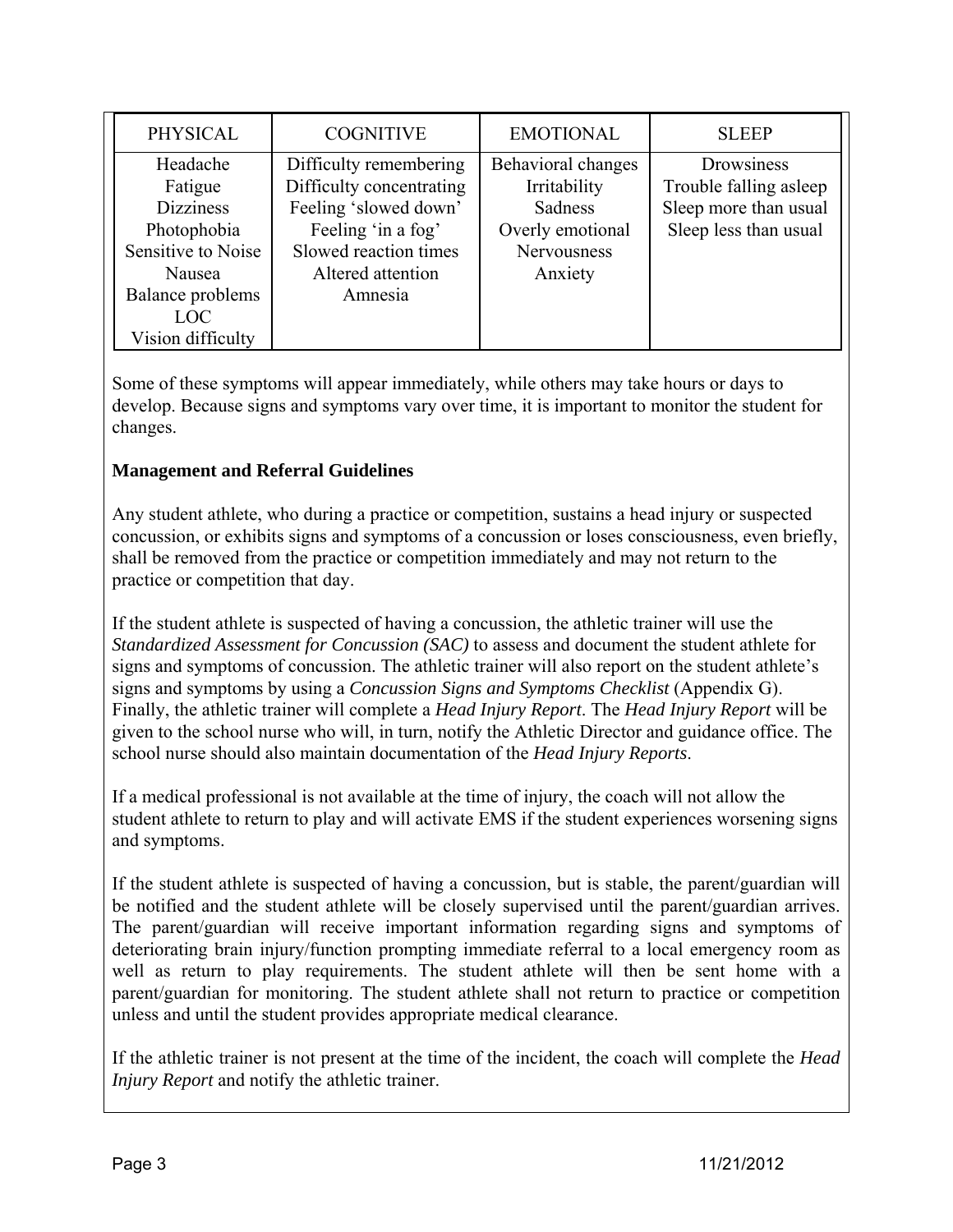## **Return to Play**

Final authorization to return to play in the Holliston Public Schools requires:

- Medical clearance for return to play and completion of the *"Post Sports-Related Head Injury Medical Clearance Form*" (Appendix E).
- The student athlete to be asymptomatic and to have successfully completed the *Concussion Return to Play Protocol (*Appendix F) as directed by the certified athletic trainer.

The *Return to Play Protocol i*s a stepwise progression consistent with the Consensus Statement from the 3rd International Conference on Concussion in Sport, November 2008.

The following individuals may authorize a return to play:

- $\bullet$  A duly licensed physician
- A duly licensed certified athletic trainer in consultation with a licensed physician
- A duly licensed nurse practitioner in consultation with a licensed physician or
- A duly licensed neuropsychologist in coordination with the physician managing the student's recovery.

### **Post Concussion Syndrome**

Post Concussion Syndrome is a poorly understood condition that occurs after a student sustains a concussion. Student athletes who receive concussions can have symptoms that last a few days to a few months, and even up to a full year, until their neurocognitive function returns to normal. Therefore, all school personnel must pay attention to and closely observe all student athletes for post concussion syndrome and its symptoms. Student athletes who are still suffering from concussion symptoms are not ready to return to play. The signs and symptoms of post concussion syndrome are:

- Dizziness
- Headache with exertion
- Tinnitus (ringing in the ears)
- Fatigue
- Irritability
- Frustration
- Difficulty in coping with daily stress
- Impaired memory or concentration
- Eating and sleeping disorders
- Behavioral changes
- Decreases in academic performance
- Depression
- Visual disturbances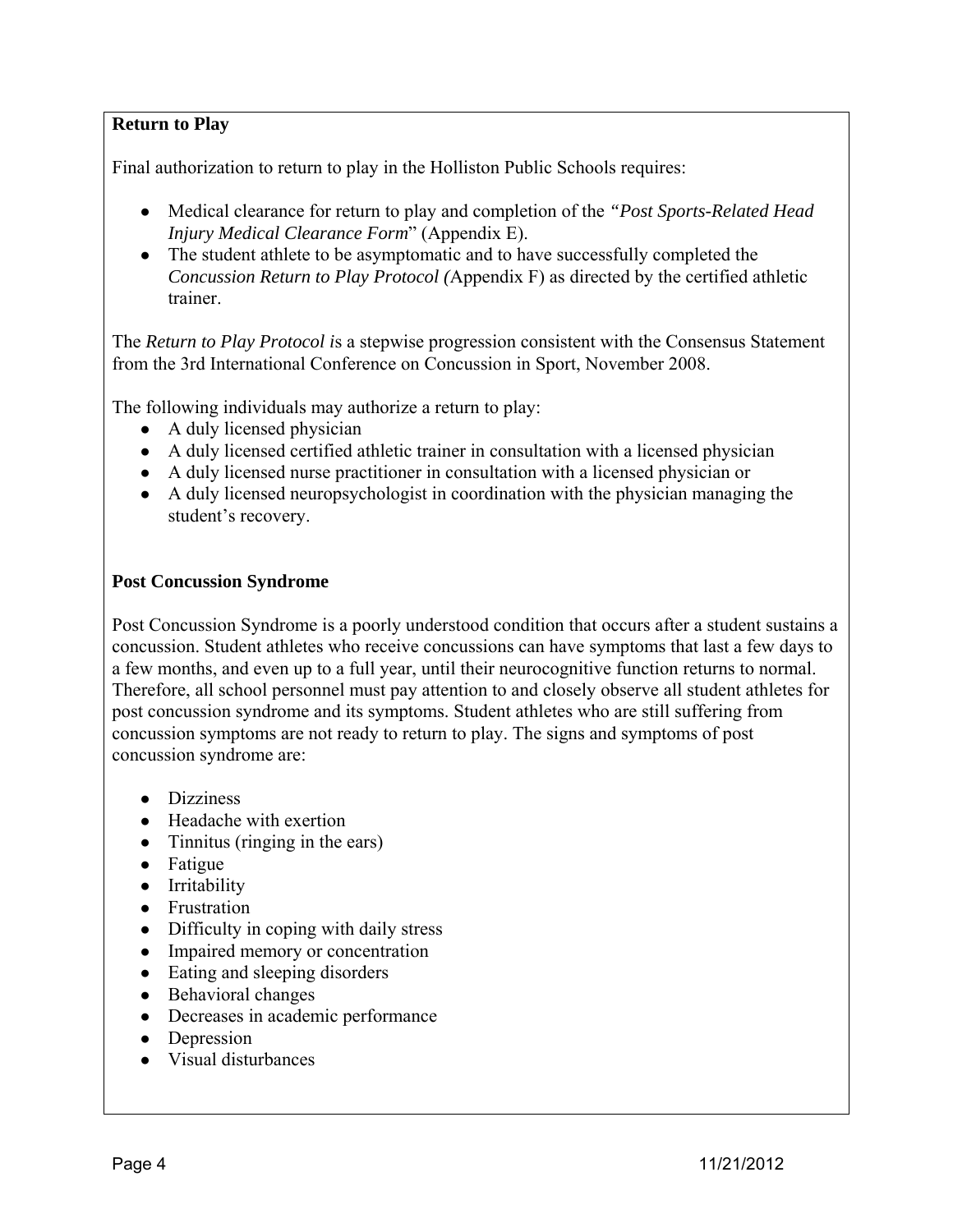## **Second Impact Syndrome**

Second impact syndrome is a very rare condition is which a second concussion occurs before a first concussion has properly healed, causing rapid and severe brain swelling. Second impact syndrome can result from even a very mild concussion that occurs days or weeks after the initial concussion. Neither impact has to be severe for a second impact syndrome to occur. Symptoms usually occur immediately following the second impact and progress rapidly. Common symptoms include:

- Dilated pupils
- Loss of eye movement
- Unconsciousness
- Respiratory failure
- Death

## **Athletic Director Responsibilities**

The Athletic Director participates in the annual review and revision of the protocol.

The Athletic Director completes the annual online training course called "Concussion In Sports: What You Need to Know." This course is offered by the National Federation of State High School Associations (NFHS).

The Athletic Director shall:

- Ensure the training of coaches, parents, volunteers and student athletes;
- Ensure that all students meet the physical exam requirements consistent with 105 CMR 200.000 prior to participation in any extracurricular athletic activity;
- Ensure that all student athletes participating in extracurricular athletic activity have completed and submitted their pre-participation forms, which include physical exam, preparticipation sports medical questionnaire and *Athletic Registration Form*;
- Ensure that no student athlete participates without medical clearance;
- Ensure the Report of Head Injury Forms are completed and reviewed by the certified athletic trainer and/or school nurse;
- Ensure that student athletes are prohibited from engaging in any unreasonably dangerous athletic technique that endangers the health or safety of an athlete, including using a helmet or any other sports equipment as a weapon;
- Maintain records of annual trainings, completions, affidavits, and/or attendance rosters for three years.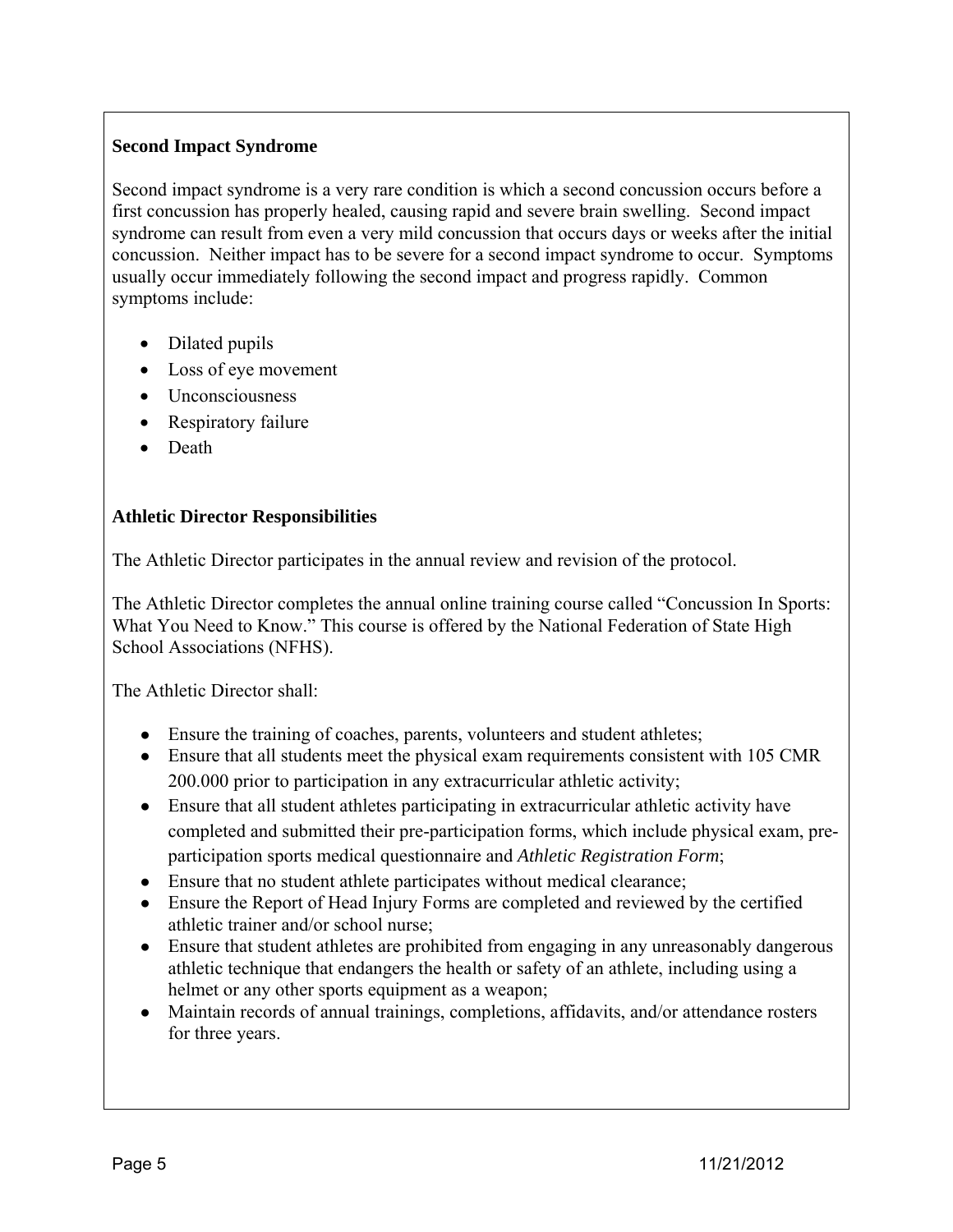## **Athletic Trainer Responsibilities (Holliston High School Student Athletes Only)**

The athletic trainer shall complete the annual online training course called "Concussion In Sports: What You Need to Know" (or equivalent). A certificate of completion must be submitted to the Athletic Director annually.

The athletic trainer shall participate in the annual review and revision of the protocol.

The athletic trainer shall:

- Review in collaboration with the school nurse the Pre-participation Questionnaire and Report of Head Injury Report forms;
- Identify any student athlete with head injury or concussion that occur in practice or competition and remove them from play;
- Monitor the symptoms of student athlete with head injuries and maintain written documentation of such monitoring;
- Notify the school nurse of the injury so that the school nurse can initiate appropriate follow-up in school immediately upon the student's return to school;
- Implement the individual Concussion Return-to-Play Protocol after diagnosis;
- Collaborate with coaches to ensure that the Concussion Return-to-Play Protocol is being followed;
- Determine return to play eligibility; or
- Additional medical clearance may be required for student athletes who may have repeated concussions or severe concussion and who in the opinion of the athletic trainer may be at greater risk of suffering from concussions and potential long term effects from these multiple concussions;
- Maintain all Concussion Return-to-Play protocols for student athletes with head injury or concussion in a secure location.

## **Coach Responsibilities**

The coach completes the annual online training, *"Concussion in Sports: What You Need to Know"* and provides the athletic director with certificate of completion.

The coach reviews the pre-participation information provided by the certified athletic trainer regarding a student athlete's history and/or risk of repeated head injury.

The coach shall:

- Identify student athlete with head injuries or suspected concussions that occur in practice or competition and remove them from play;
- Complete the Report of Head Injury Form upon identification of a student with a head injury or suspected concussion that occurs during practice or competition, when a certified athletic trainer is NOT present or at an away event;
- Promptly notify parent of any student athlete removed from practice or competition and provide same notification in writing or electronically by the end of the next business day;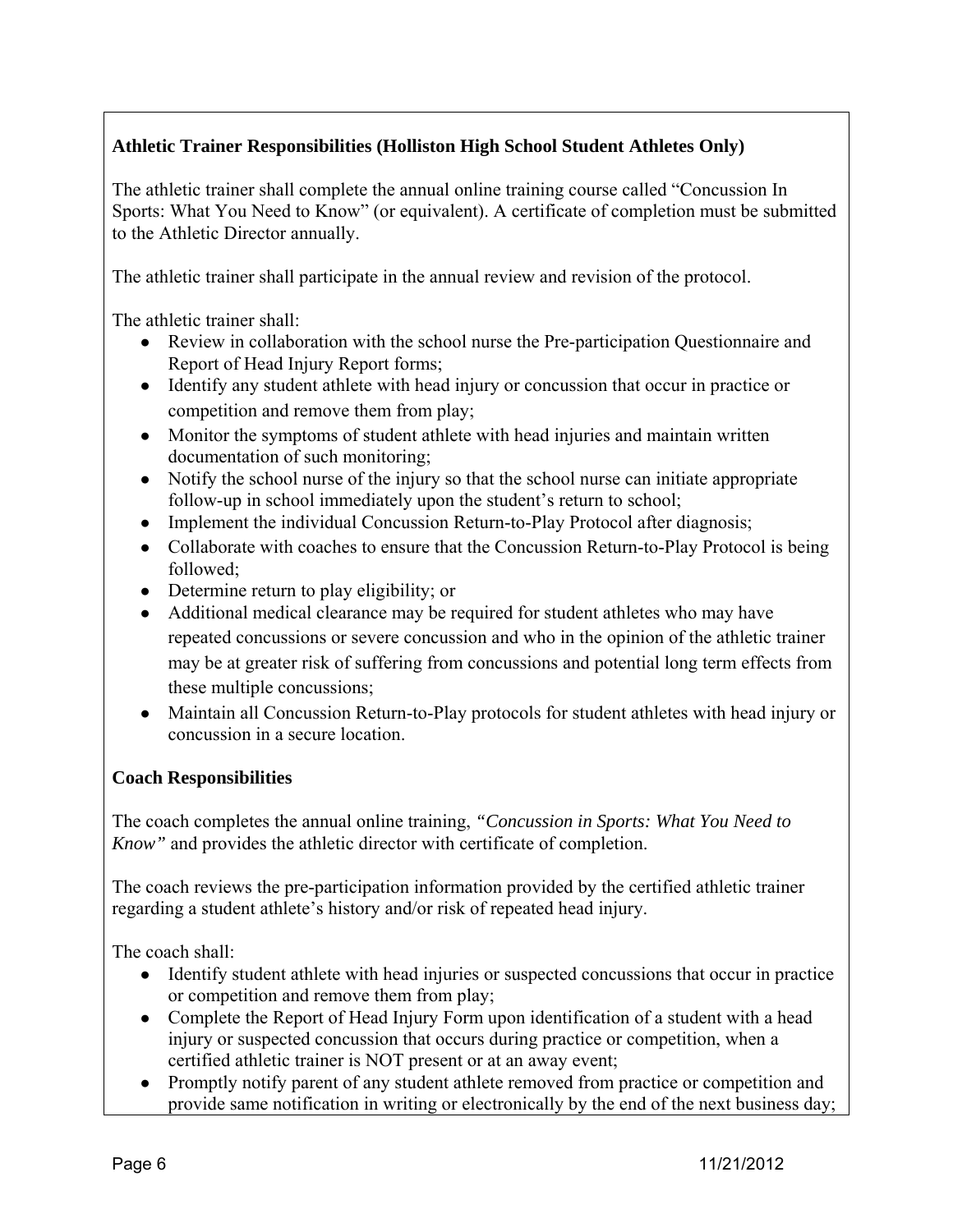- Promptly notify the athletic director and athletic trainer and school nurse of any studentathlete removed from practice or competition;
- Do not allow student athletes to return to play until cleared by a physician and/or athletic trainer;
- Follow Return to Play guidelines;
- Teach techniques aimed at minimizing sports-related head injury;
- Discourage and prohibit student athletes from engaging in any unreasonably dangerous athletic technique that endangers the health or safety of a student athlete, including using a helmet or any other sports equipment as a weapon.

## **School Nurse Responsibilities**

The school nurse completes the annual online training, *"Heads Up To Clinicians: Addressing Concussion in Sports among Kids and Teens"*. A certificate of completion will be recorded by the nurse leader yearly.

The school nurse participates in the annual review and revision of the protocol.

The school nurse shall:

- Review all pre-participation questionnaires;
- Review all annual physical exams;
- Review all Report of Head Injury reports;
- Maintain all questionnaires, physical exams, Report of Head Injury forms and any other pertinent medical information in the student health record;
- Share on a need to know basis any head injury information regarding a student athlete that may impact their ability to participate in extracurricular athletic activities or places a student at greater risk for repeated head injuries;
- Participate in the reentry planning for student to discuss any necessary accommodations or modifications with respect to academics, course requirements, homework, testing scheduling and other aspects of school activities consistent with a graduated reentry plan for return to full academic and extracurricular athletic activities after a head injury and revising the health care plan as needed;
- Monitor recuperating students with head injuries and collaborate with teachers to ensure that the graduated reentry plan is being followed;
- Provide ongoing educational materials on head injury and concussion to teachers, staff and students;
- Report annual statistics to the Department of Public Health
	- The total number of Head Injury Reports received from both coaches and parents;
	- The total number of students who incur head injuries and suspected concussions when engaged in any extracurricular athletic activities.

## **Guidance Counselor Responsibilities**

• The guidance counselor will monitor the student closely and recommend appropriate academic accommodations for student athletes who are exhibiting symptoms of post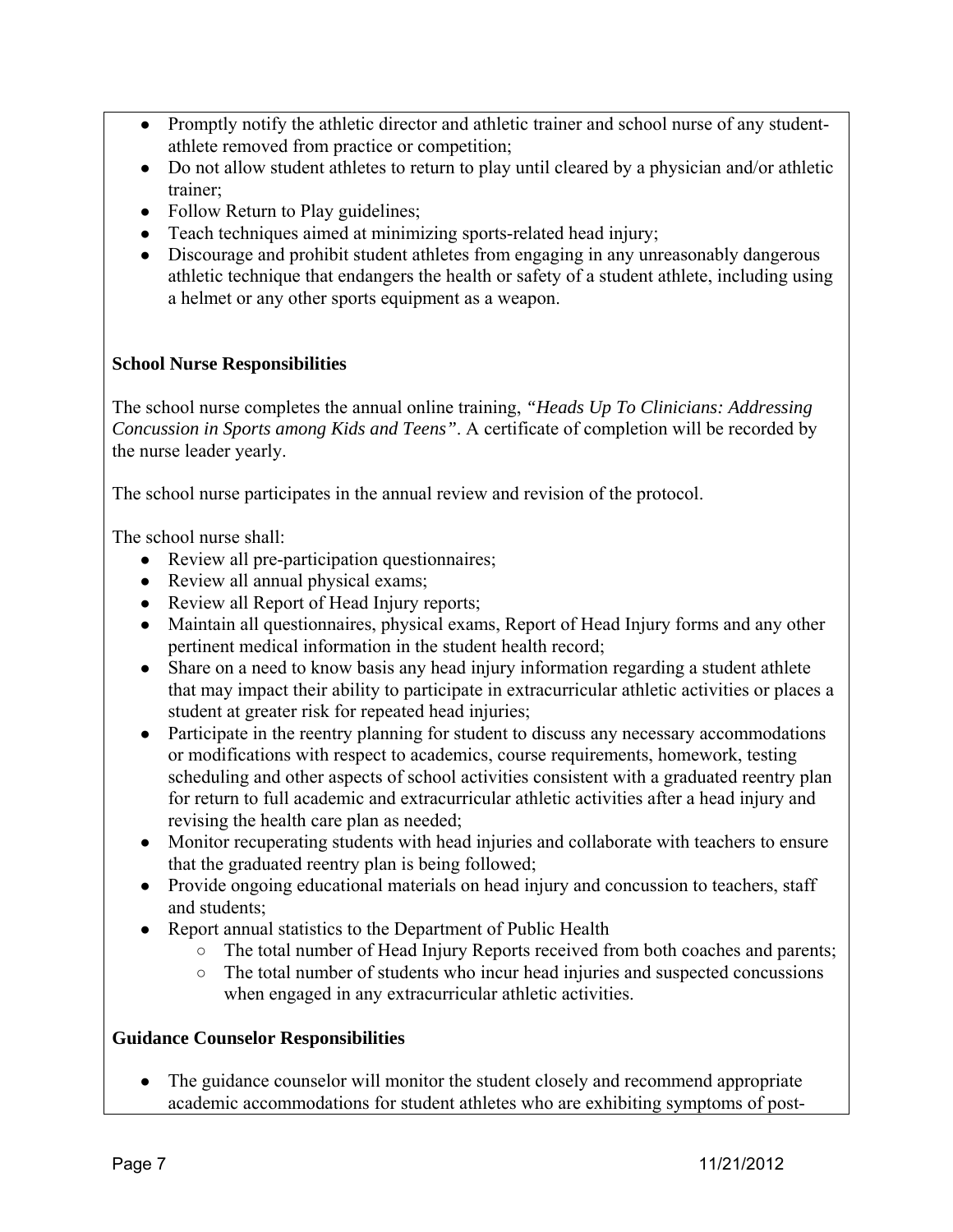concussion syndrome;

- The guidance counselor will communicate with the school health office on a regular basis to provide the most effective care for the student;
- The guidance counselor will maintain on-going communication with the teaching staff to provide optimal care/assure cognitive rest for the injured student athlete; teachers will modify work per medical recommendation;
- The guidance counselor will facilitate referrals for educational support as necessary;
- The guidance counselor will provide parental follow-up as necessary during recovery process and medical updates as pertaining to academic progress.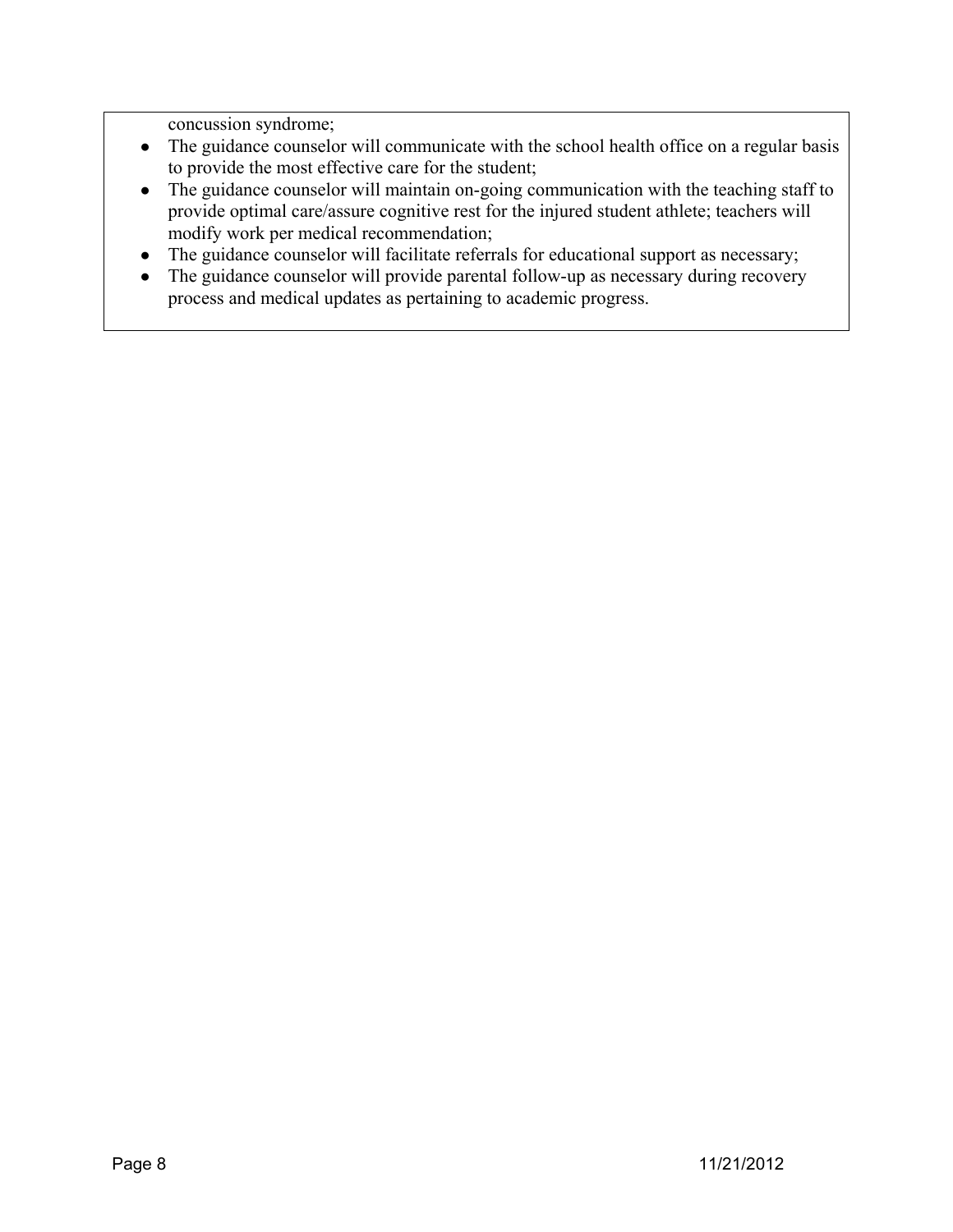## **Holliston Public Schools Athletic Department**

Concussion Training

**Annual** Concussion Training is now mandatory for all student athletes and their parents **before** athletes can begin tryouts. The training is online and takes approximately 20 minutes per participant. All student athletes **and** at least one of their parents must complete the training, print out the certificate at the end of the training and sign the *Athletic Registration Form* validating completion of the course in order for the student athlete to be eligible for tryouts or practice.

# **Student athletes should turn the completion certificates in with their sports form.** The

training course can be found at the following link:

<http://www.cdc.gov/concussion/HeadsUp/Training/HeadsUpConcussion.html>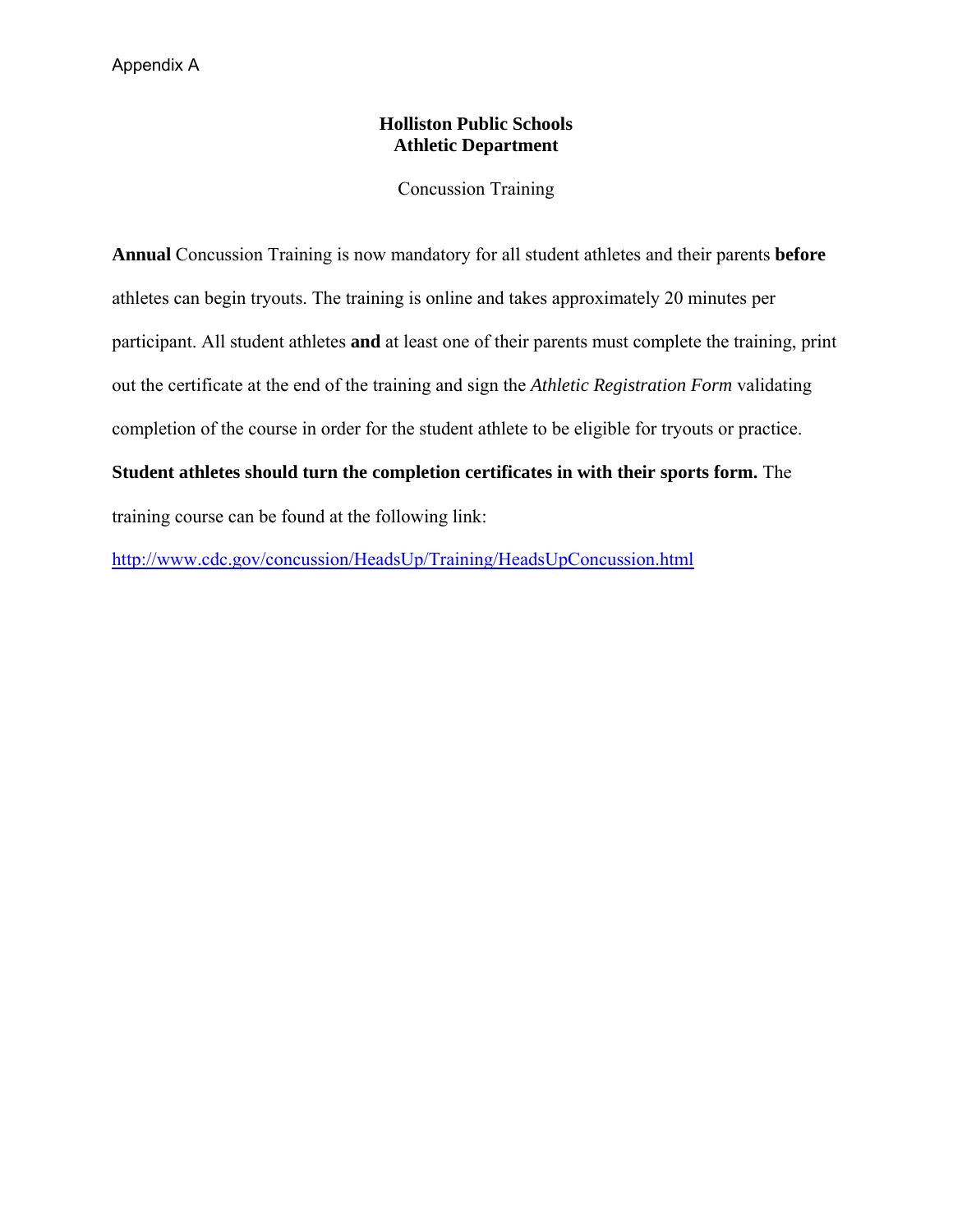Appendix B

**Holliston High School Department of Athletics**

#### **STUDENT INFORMATION & PARENTAL CONSENT FOR PARTICIPATION IN ALL INTERSCHOLASTIC ACTIVITIES**

| <b>Sport:</b> |        |               |
|---------------|--------|---------------|
| Fall          | Winter | <b>Spring</b> |

#### **ALL STUDENTS WHO WISH TO PARTICIPATE IN SCHOOL ATHLETICS MUST BE COVERED BY SOME FORM OF INSURANCE**

The school system provides insurance to *cover* out-of-pocket medical expenses incurred by parents, which are a direct result of injuries sustained by participants engaged in the practice or play of interscholastic football only. If you wish to have your student participate in the athletic program, it is necessary for you to complete and return this form including the name of your insurance company, type of insurance plan, and policy number. The plan must cover the student participant.

Brochure applications for an insurance plan available through the school department will be distributed in classrooms at the beginning of the school year: This insurance is available at a minimal cost to the parents and is available only at the beginning of the school year: Parents are advised that, if their student plans to participate in sports activities later in the school year; they should take out the insurance in September.

A student who decides to attend a trip not sponsored by Holliston High School or *elects* to go on a vacation trip, on their return, will participate in all practices but will not participate in the next game or match. The student **must attend** the game as a non-participating athlete. Family related activities may be excused with the approval of the Athletic Director.

|                                                                                                   | <b>Part I – Student Profile:</b>                                                                   |         | Male           |  | Female |          |    |                |    |
|---------------------------------------------------------------------------------------------------|----------------------------------------------------------------------------------------------------|---------|----------------|--|--------|----------|----|----------------|----|
|                                                                                                   | Name:                                                                                              | D.O.B.  |                |  |        | Grade: 9 | 10 |                | 12 |
|                                                                                                   | Address:                                                                                           | Height: |                |  |        | Weight:  |    |                |    |
|                                                                                                   | Town:                                                                                              | Zip     |                |  |        |          |    |                |    |
| $\bullet$                                                                                         | I have completed the annual online concussion training.                                            |         |                |  |        |          |    | <b>Initial</b> |    |
| To the best of my knowledge, I am eligible to compete for Holliston High School. I assume         |                                                                                                    |         |                |  |        |          |    |                |    |
|                                                                                                   | responsibility for my conduct, for all athletic equipment issued to me, and for the return of this |         |                |  |        |          |    |                |    |
|                                                                                                   | equipment at the close of each season.                                                             |         |                |  |        |          |    | <b>Initial</b> |    |
| I have read and understand the Athletic Rules and Regulations as outlined in the student handbook |                                                                                                    |         |                |  |        |          |    |                |    |
| and I understand the State policy and penalties for "hazing" (Chapter 289- Mass. General laws).   |                                                                                                    |         | <b>Initial</b> |  |        |          |    |                |    |
|                                                                                                   |                                                                                                    |         |                |  |        |          |    | Date:          |    |
|                                                                                                   | <b>Student Must Sign:</b>                                                                          |         |                |  |        |          |    |                |    |

| <b>Part II – Parental Consent:</b><br>Home Tel:<br>Work Tel:                                                    |  |                            |       |  |  |  |  |
|-----------------------------------------------------------------------------------------------------------------|--|----------------------------|-------|--|--|--|--|
| The Student named in the profile section (above) has my permission to participate in the sport of               |  |                            |       |  |  |  |  |
|                                                                                                                 |  | During the school year 20. |       |  |  |  |  |
| Insurance purchased through the School Department: Yes No FOOTBALL ONLY                                         |  |                            |       |  |  |  |  |
| Indicate name of any family health plan or insurance (other than school):                                       |  |                            |       |  |  |  |  |
| Policy Name:                                                                                                    |  | Policy Number:             |       |  |  |  |  |
| • I have completed the annual online concussion training.                                                       |  |                            |       |  |  |  |  |
| In the event that no one can be reached at the above numbers, I give permission for my child to be<br>$\bullet$ |  |                            |       |  |  |  |  |
| treated at an emergency center or hospital when accompanied by a representative of the school. WHEN             |  |                            |       |  |  |  |  |
| POSSIBLE, the local hospital I would prefer is:                                                                 |  |                            |       |  |  |  |  |
| <b>Emergency Tel:</b>                                                                                           |  |                            |       |  |  |  |  |
|                                                                                                                 |  |                            | Date: |  |  |  |  |
| Parent (Guardian) Must Sign:                                                                                    |  |                            |       |  |  |  |  |
|                                                                                                                 |  |                            |       |  |  |  |  |

#### **Part III – Medical** (Office use ONLY)

|                                 | Student has a current (within one year) physical examination with an expiration date of: |             |  |
|---------------------------------|------------------------------------------------------------------------------------------|-------------|--|
| School Nurse MUST sign and date |                                                                                          | Date: $/$ / |  |

#### **Part IV – Office Certification** (Office use ONLY)

| .<br>۰۵۵۰<br>згиства<br>ан<br>ັບບ | )ate |  |
|-----------------------------------|------|--|
|-----------------------------------|------|--|

Authorized Signature Only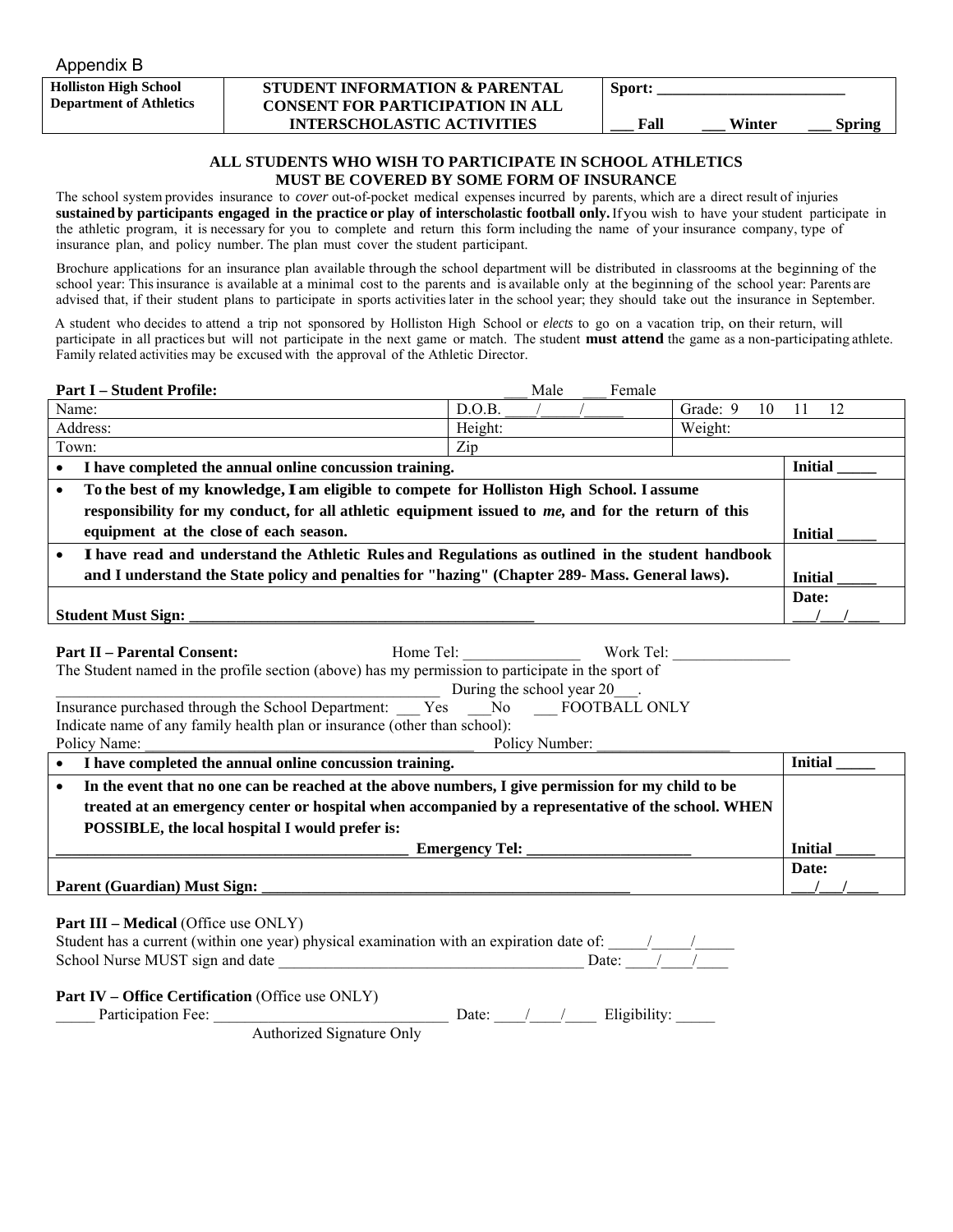## Appendix C

| <b>HPS Athletic Department</b><br><b>Pre-Participation Sports Medical Questionnaire</b><br>Please fill -out and return with the attached sports registration.<br>PARENT MUST SIGN. Please PRINT CLEARLY.                                                                                                    |
|-------------------------------------------------------------------------------------------------------------------------------------------------------------------------------------------------------------------------------------------------------------------------------------------------------------|
|                                                                                                                                                                                                                                                                                                             |
|                                                                                                                                                                                                                                                                                                             |
|                                                                                                                                                                                                                                                                                                             |
|                                                                                                                                                                                                                                                                                                             |
| (ADULT other than parent/guardian)                                                                                                                                                                                                                                                                          |
| <b>Medical History</b>                                                                                                                                                                                                                                                                                      |
| Has this student-athlete ever:<br>Had a <b>Traumatic Brain Injury (blow to the head</b> )? <u>San Step NO</u> Date (Month /year) 1. The Received <b>medical attention for a head injury?</b> Sen NO Date (Month /year) 1. The Received medical attention for a head injury?<br><b>Explain Circumstances</b> |
| Was student athlete diagnosed with CONCUSSION? Ves NO Date (Month /year) /                                                                                                                                                                                                                                  |
| Duration of symptoms (such as headache, difficulty concentrating, fatigue)<br>for most recent concussion<br><u>Example 2016</u>                                                                                                                                                                             |
|                                                                                                                                                                                                                                                                                                             |
| Name of medication/s                                                                                                                                                                                                                                                                                        |
| <b>List Current Medications</b><br><u> 1989 - Johann Barn, mars ann an t-Amhainn an t-Amhainn an t-Amhainn an t-Amhainn an t-Amhainn an t-Amhainn an </u><br>Past Operations (Please indicate year)<br><u>Example 2006</u>                                                                                  |
| <b>Injury History</b><br>Please list any significant orthopedic/head injuries occurring within the past 4 years.                                                                                                                                                                                            |
| Other health related issues                                                                                                                                                                                                                                                                                 |
|                                                                                                                                                                                                                                                                                                             |

**PLEASE NOTE:** *Athletes are reminded to carry their inhalers and/or Epi-Pens with them at all times***. Thank you. School Year \_\_\_\_\_\_\_\_\_\_\_\_** 

I give permission to the athletic trainer to share information relevant to my child's health condition with appropriate school personnel when needed to meet my child's health and safety needs. I give permission to exchange information with my child's primary care physician or specialist for the purpose of referral, diagnosis and treatment. I understand the Athletic Trainer and Medical staff have the ability to medically clear or deny return to play as it pertains to athletic injuries.

Parent/Guardian signature \_\_\_\_\_\_\_\_\_\_\_\_\_\_\_\_\_\_\_\_\_\_\_\_\_\_\_\_\_\_\_\_\_\_\_\_\_\_\_\_\_\_\_\_\_\_\_\_\_\_\_\_\_\_\_\_ Date\_\_\_\_\_\_\_\_\_\_\_\_\_\_\_\_\_\_\_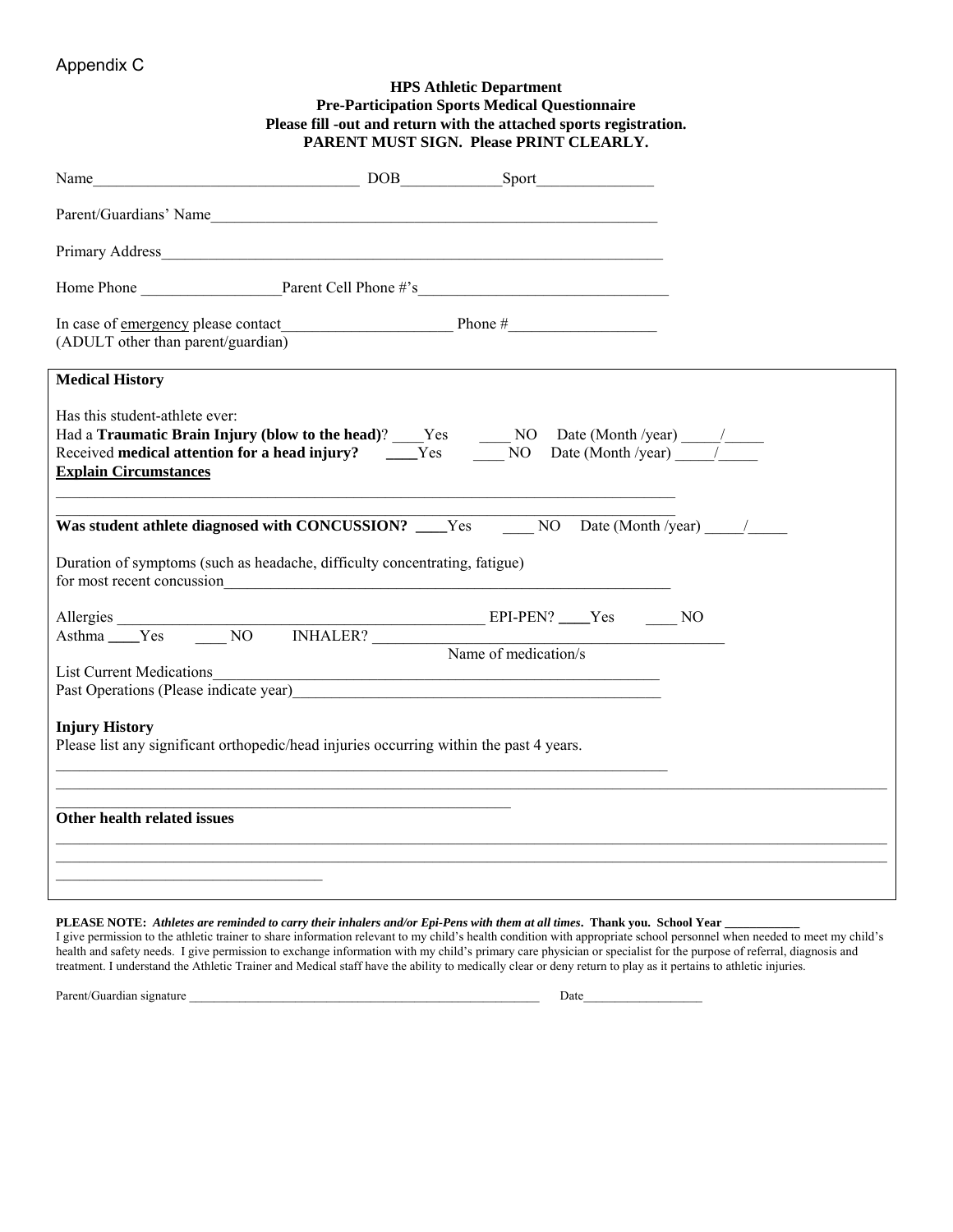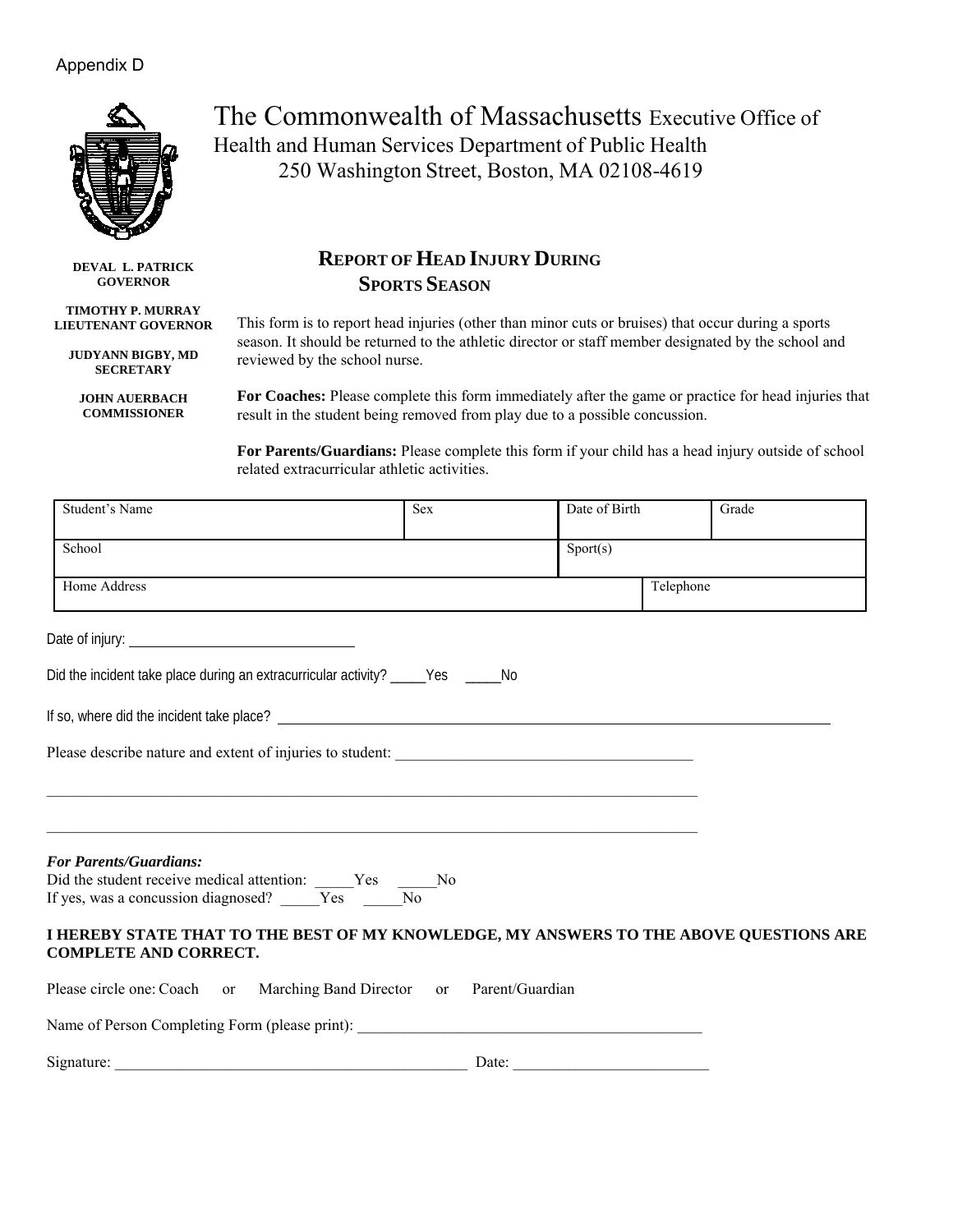

## The Commonwealth of Massachusetts Executive Office of Health and Human Services Department of Public Health

#### **POST SPORTS-RELATED HEAD INJURY MEDICAL CLEARANCE AND AUTHORIZATION FORM**

This medical clearance should only be provided *after* a graduated return to play plan has been completed and student has been symptom free at all stages. *The student must be completely symptom free at rest and during exertion prior to returning to full participation in extracurricular athletic activities***.**

| Name<br>student^<br>◡ | $sex$ | $\sim$ $\sim$ $\sim$<br>)ate<br>of Birth<br>$\sim$ + | Grade |
|-----------------------|-------|------------------------------------------------------|-------|
|                       |       |                                                      |       |

Date of injury: Nature and extent of injury:

| Symptoms (check all that apply):                                                                                                               |                                   |  |                         |  |  |  |
|------------------------------------------------------------------------------------------------------------------------------------------------|-----------------------------------|--|-------------------------|--|--|--|
| Nausea or vomiting                                                                                                                             | Headaches                         |  | Light/noise sensitivity |  |  |  |
| Dizziness/balance problems                                                                                                                     | Double/blurry vision              |  | Fatigue                 |  |  |  |
| Feeling sluggish "in a fog"                                                                                                                    | Change in sleep patterns          |  | Memory problems         |  |  |  |
| Difficulty concentrating                                                                                                                       | Irritable-emotional ups and downs |  | Sad or withdrawn        |  |  |  |
| Other                                                                                                                                          |                                   |  |                         |  |  |  |
| Duration of Symptom(s): Diagnosis: Concussion Concession Cher:<br>If concussion diagnosed, the date student completed return to play protocol: |                                   |  |                         |  |  |  |
|                                                                                                                                                |                                   |  |                         |  |  |  |
|                                                                                                                                                |                                   |  |                         |  |  |  |
|                                                                                                                                                |                                   |  |                         |  |  |  |
| Physician providing consultation/coordination (if not person completing this form):                                                            |                                   |  |                         |  |  |  |
| I HEREBY AUTHORIZE THE ABOVE NAMED STUDENT FOR RETURN TO EXTRACURRICULAR ATHLETIC<br><b>ACTIVITY.</b>                                          |                                   |  |                         |  |  |  |

Signature: \_\_\_\_\_\_\_\_\_\_\_\_\_\_\_\_\_\_\_\_\_\_\_\_\_\_\_\_\_\_\_\_\_\_\_ Date: \_\_\_\_\_\_\_\_\_\_\_\_\_\_\_\_\_\_\_\_\_\_\_\_\_\_

*Note: This form may only be completed by: a duly licensed physician; a certified athletic trainer in consultation with a licensed physician; a duly licensed nurse practitioner in consultation with a physician; a duly licensed neuropsychologist in coordination with the physician managing the student's recovery.*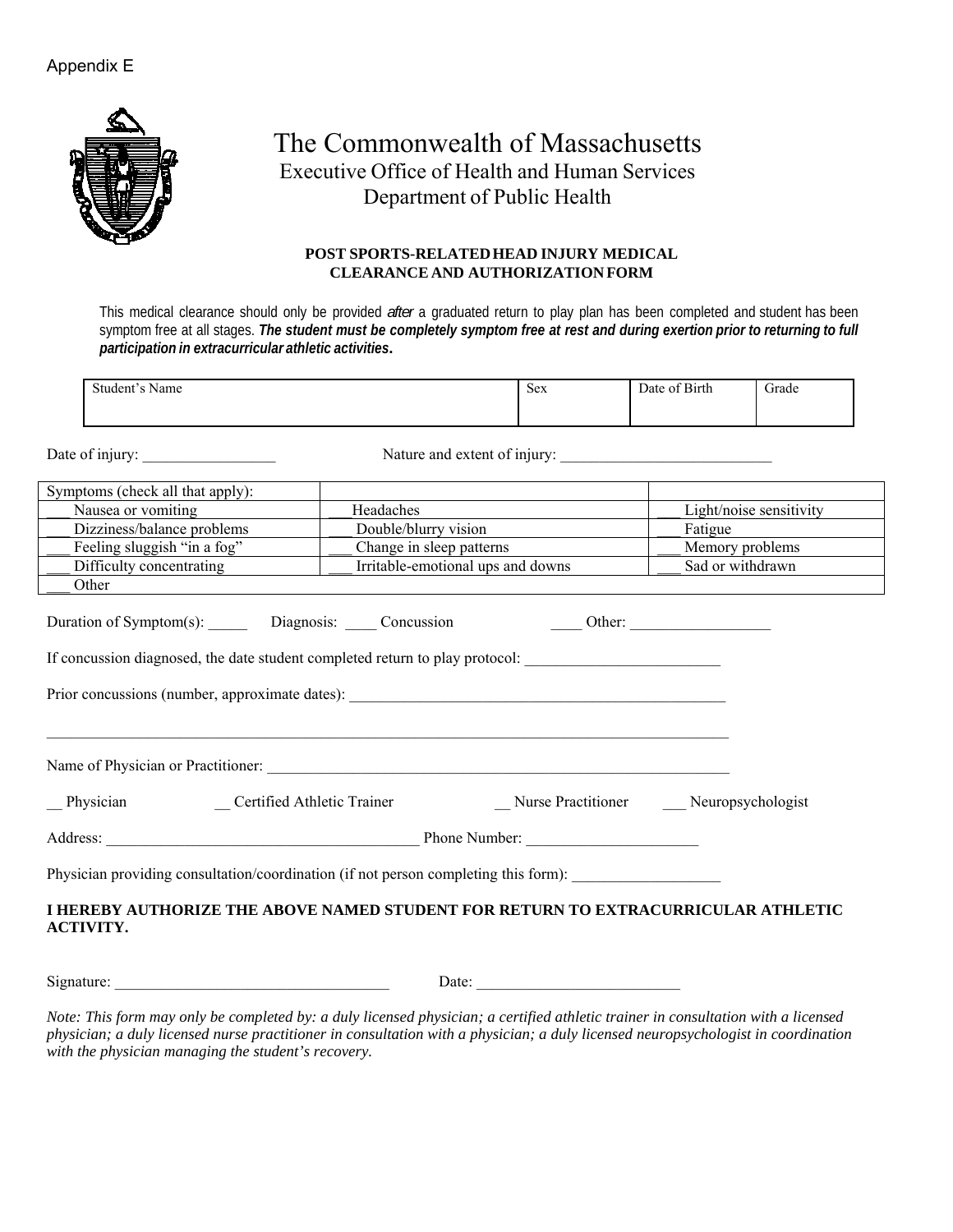## **Holliston Public Schools Athletic Department**

## Concussion Return to Sport Protocol

In order to safely return the athlete to sport, the following progression should be followed:

- Only a medical professional is qualified to progress the athlete
- Athlete must have normal academic behavior/participation
- Athlete should not be taking Tylenol, Advil, or other pain-reliever
- Each level should be approximately 24 hours apart
- If signs/symptoms develop, must be symptom free for 24 hours and can start at last symptom free level (drop back one level from where symptoms developed)

| Level $X$ : | No signs or symptoms of a concussions for a minimum of 24 hours*<br>Normal eating and sleeping habits<br>Normal schoolwork productivity/behavior<br>$\bullet$<br>No pain-relieving medications needed<br>$\bullet$ |
|-------------|--------------------------------------------------------------------------------------------------------------------------------------------------------------------------------------------------------------------|
| Level 1:    | Light aerobic activity: Stationary bike, walking, or elliptical<br>Minimum of 20 consecutive minutes to increase heart rate and blood pressure                                                                     |
| Level 2:    | No symptoms developed since Level X<br>Sport specific running or skating activity; body weight exercises                                                                                                           |
| Level 3:    | No symptoms developed since Level X<br>Non-contact practice drills; resistance training                                                                                                                            |
| Level 4:    | No symptoms developed since Level X<br>Full contact practice                                                                                                                                                       |

#### **Level 5:** No symptoms developed since Level X

 Game/Unrestricted activity -*If symptoms developed from level 4 or 5 activity, athlete will need to see a neurologist in order to rejoin this progression*

\*24 hours is the minimum symptom-free time needed before any activity may proceed. Special considerations may lengthen time (i.e. doctor's note, history of concussions, number and duration of symptoms, noncompliance by athlete)

Reference:

McCrory P, Meeuwisse W, Johnston K, *et al.* Consensus Statement on Concussion in Sport: the 3<sup>rd</sup> International Conference on Concussion in Sport held in Zurich, November 2008. Br J Sports Med 2009; 43:i76-i84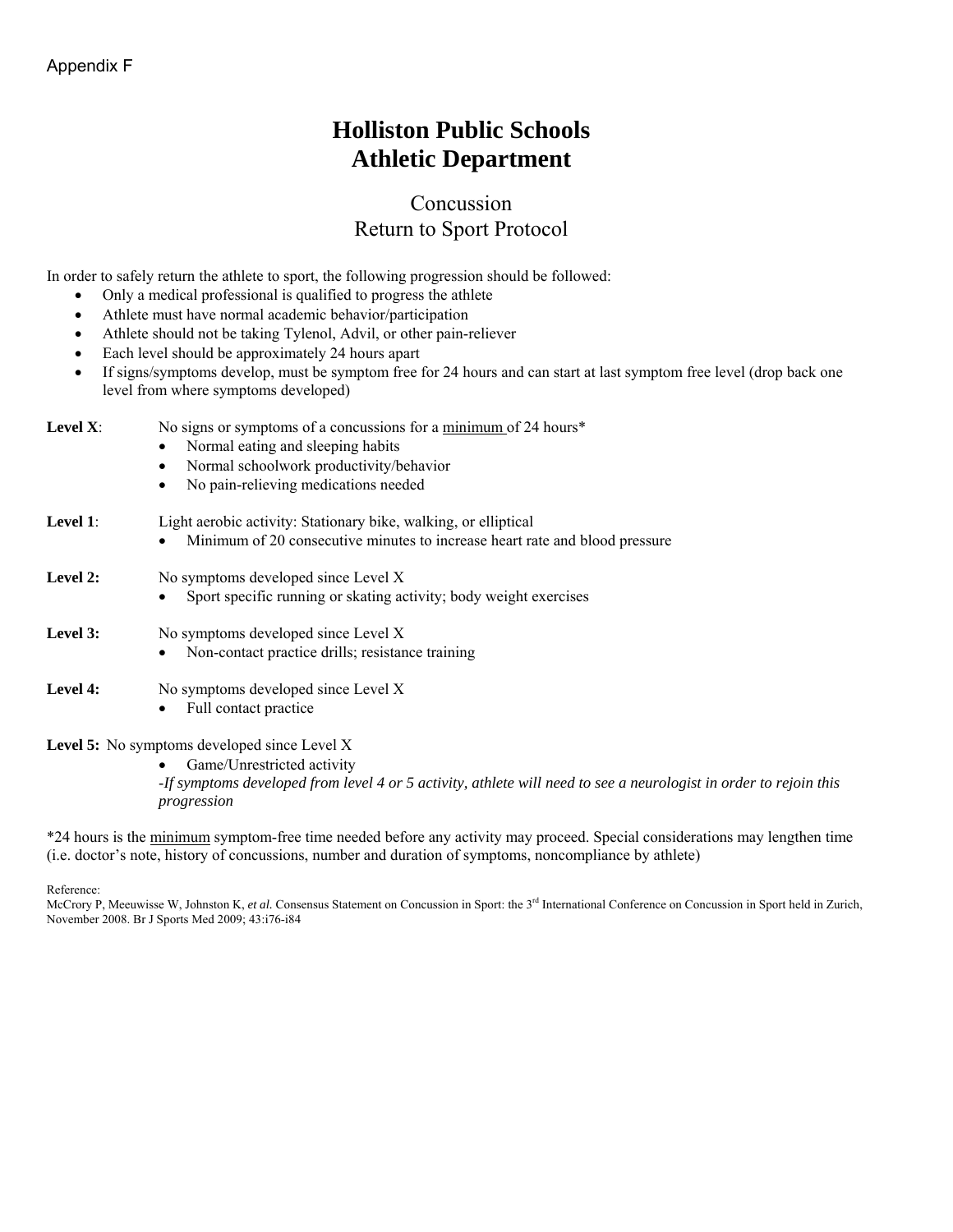**DO NOT DELETE THIS PAGE…..THIS PAGE LEFT BLANK PURPOSELY**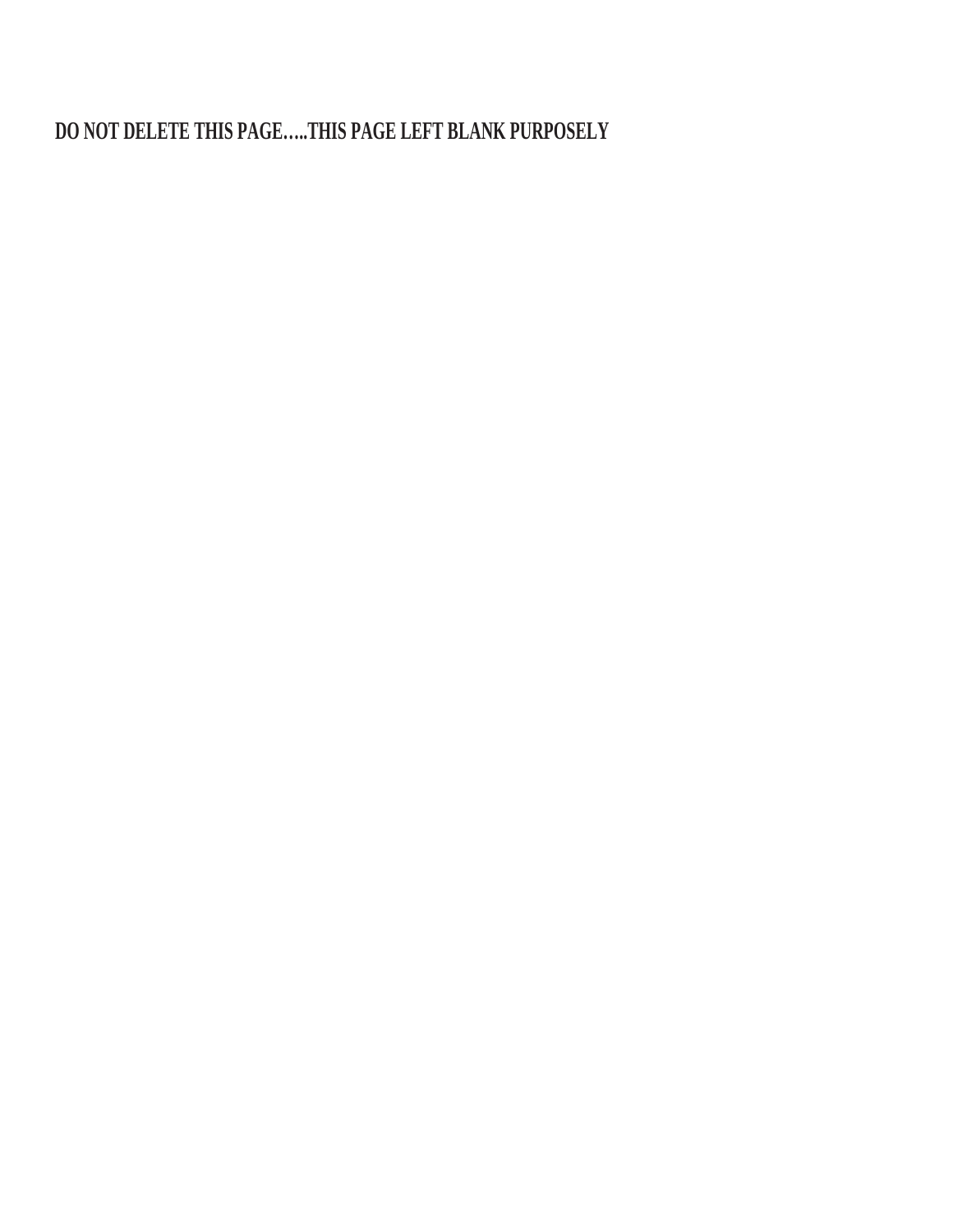## Appendix G **Concussion Signs and Symptoms Checklist**

Date/Time of Injury:

Student's Name: \_\_\_\_\_\_\_\_\_\_\_\_\_\_\_\_\_\_\_\_\_\_\_\_\_\_\_\_\_\_\_\_\_ Student's Grade: \_\_\_\_



Where and How Injury Occurred: (Be sure to include cause and force of the hit or blow to the head.)

Description of Injury: (Be sure to include information about any loss of consciousness and for how long, memory loss, or seizures following the injury, or previous concussions, if any. See the section on Danger Signs on the back of this form.) \_\_\_\_\_\_\_\_\_\_\_\_\_\_\_\_\_\_\_\_\_\_\_\_\_\_\_\_\_\_\_\_\_\_\_\_\_\_\_

#### **DIRECTIONS:**

Use this checklist to monitor students who come to your office with a head injury. Students should be monitored for a minimum of 30 minutes. Check for signs or symptoms when the student first arrives at your office, fifteen minutes later, and at the end of 30 minutes.

**Students, who experience one or more of the signs or symptoms of concussion after a bump, blow, or jolt to the head should be referred to a health care professional with experience in evaluating for concussion.**

For those instances when a parent is coming to take the student to a health care professional, observe the student for any new or worsening symptoms right before the student leaves. Send a copy of this checklist with the student for the health care professional to review.

| <b>OBSERVED SIGNS</b>                               | $\theta$<br><b>MINUTE</b> | 15<br><b>MINUTE</b> | 30<br><b>MINUTE</b> | <b>MINUTES</b>           |
|-----------------------------------------------------|---------------------------|---------------------|---------------------|--------------------------|
|                                                     | s                         | S                   | s                   | Just prior to<br>leaving |
| Appears dazed or stunned                            |                           |                     |                     |                          |
| Is confused about events                            |                           |                     |                     |                          |
| Repeats questions                                   |                           |                     |                     |                          |
| Answers questions slowly                            |                           |                     |                     |                          |
| Can't recall events prior to the hit, bump, or fall |                           |                     |                     |                          |
| Can't recall events after the hit, bump, or fall    |                           |                     |                     |                          |
| Loses consciousness (even briefly)                  |                           |                     |                     |                          |
| Shows behavior or personality changes               |                           |                     |                     |                          |
| Forgets class schedule or assignments               |                           |                     |                     |                          |
| PHYSICAL SYMPTOMS                                   |                           |                     |                     |                          |
| Headache or "pressure" in head                      |                           |                     |                     |                          |
| Nausea or vomiting                                  |                           |                     |                     |                          |
| Balance problems or dizziness                       |                           |                     |                     |                          |
| Fatigue or feeling tired                            |                           |                     |                     |                          |
| Blurry or double vision                             |                           |                     |                     |                          |
| Sensitivity to light                                |                           |                     |                     |                          |
| Sensitivity to noise                                |                           |                     |                     |                          |
| Numbness or tingling                                |                           |                     |                     |                          |
| Does not "feel right"                               |                           |                     |                     |                          |
| <b>COGNITIVE SYMPTOMS</b>                           |                           |                     |                     |                          |
| Difficulty thinking clearly                         |                           |                     |                     |                          |
| Difficulty concentrating                            |                           |                     |                     |                          |
| Difficulty remembering                              |                           |                     |                     |                          |
| Feeling more slowed down                            |                           |                     |                     |                          |
| Feeling sluggish, hazy, foggy or groggy             |                           |                     |                     |                          |
| <b>EMOTIONAL SYMPTOMS</b>                           |                           |                     |                     |                          |
| Irritable                                           |                           |                     |                     |                          |
| Sad                                                 |                           |                     |                     |                          |
| More emotional than usual                           |                           |                     |                     |                          |
| Nervous                                             |                           |                     |                     |                          |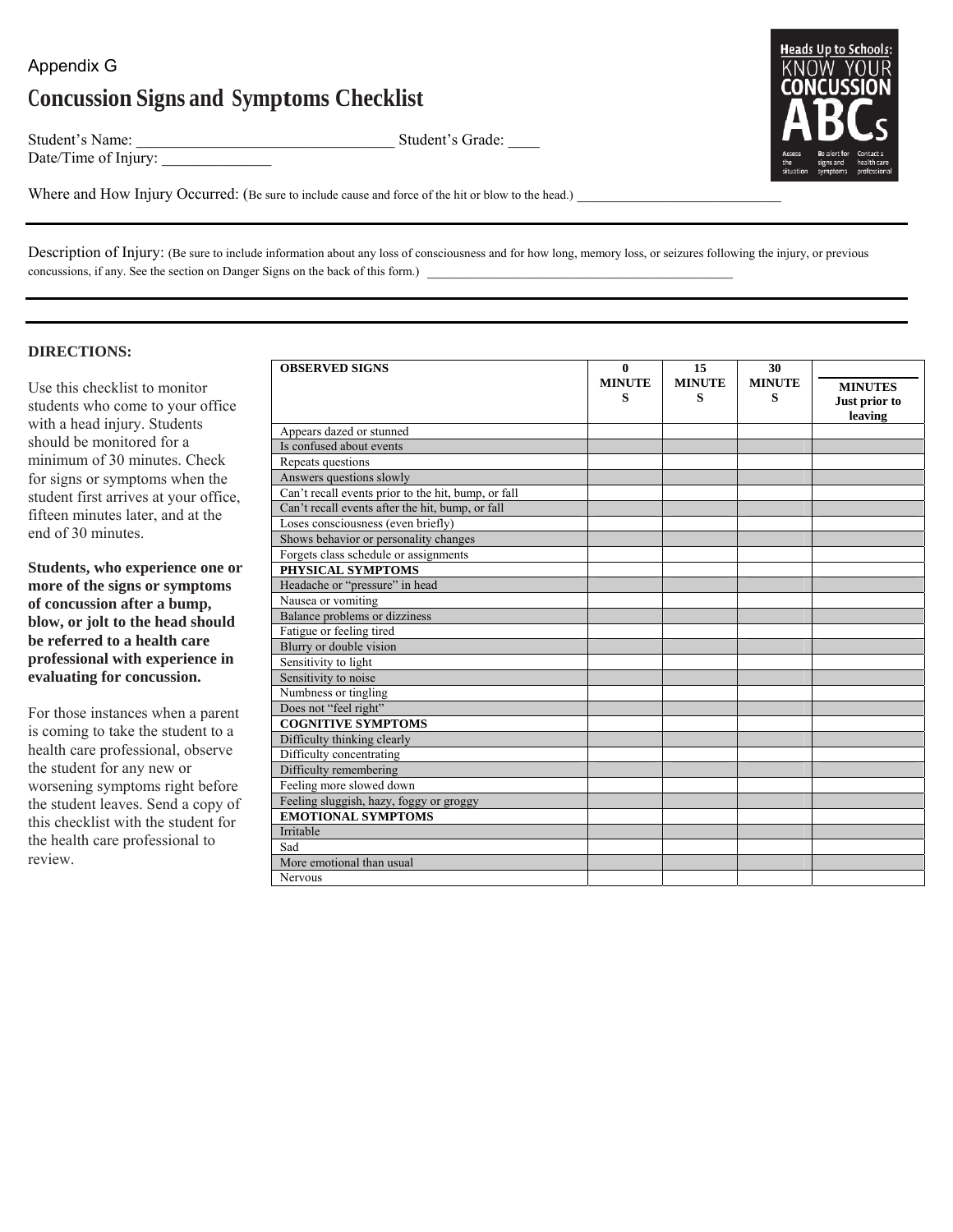## Appendix G **Danger Signs:**

be taken seriously)

Be alert for symptoms that worsen over time. The student should be seen in an emergency department right away if s/he has:

 One pupil (the black part in the middle of the eye) larger than the other

 Drowsiness or cannot be awakened A headache that gets worse and does not go away Weakness, numbness, or decreased coordination Repeated vomiting or nausea Slurred speech Convulsions or seizures Difficulty recognizing people or places Increasing confusion, restlessness, or agitation Unusual behavior Loss of consciousness (even a brief loss of consciousness should

#### **Additional Information About This Checklist:**

This checklist is also useful if a student appears to have sustained a head injury outside of school or on a previous school day. In such cases, be sure to ask the student about possible sleep symptoms. Drowsiness, sleeping more or less than usual, or difficulty falling asleep may indicate a concussion.

To maintain confidentiality and ensure privacy, this checklist is intended only for use by appropriate school professionals, health care

professionals, and the student**'** s parent(s) or guardian(s).

For a free tear-off pad with additional copies of this form, or for more information on concussion, visit: [www.cdc.gov/Concussion.](http://www.cdc.gov/Concussion)